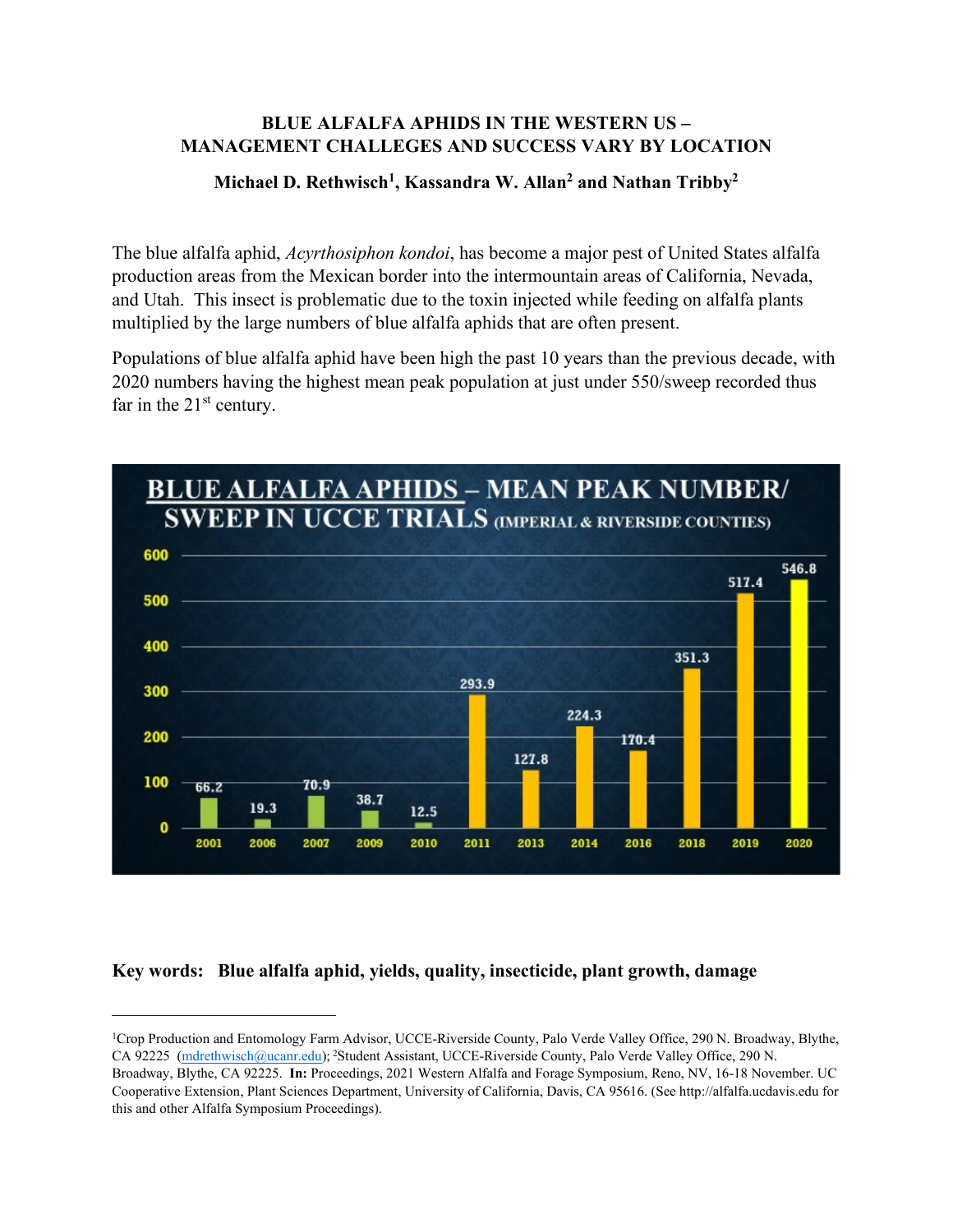Geographical location is often a large factor in blue alfalfa aphid outbreak but also plays a role in control. The blue alfalfa aphid does not survive hot summer temperatures in the low desert, and is not known to survive freezing temperatures. In Japan, sexual morphs (female and male) have been noted from northern colder climates, but evidence of egg production has not been documented or been able to be found under varying laboratory conditions. This signifies that for most of the U.S., alfalfa fields must be annually re-infested by blue alfalfa aphids flying into the area.

## **What have we seen in recent years?**

Low Deserts: In 2020 large migrations of winged blue alfalfa aphids were noted in early March from water traps collecting up to 550 winged aphids in two days (approximately 275/sq ft/day). In 2021 such migrations were not documented. The 2020 year allowed insecticide efficacy data to be collected that compared control of the winged vs. non-winged aphids and provided data on the feeding effects of the migrant aphids.

Data from 2020 trials indicate that distinct differences exist between insecticides for repulsion/quick knock down of migrating adult blue alfalfa aphids into plots, and these insecticides do not necessarily the same results for efficacy of stationary (non-winged) aphids. Insecticides that resulted in the fewest number of winged blue alfalfa aphids were Sefina® and Dimethoate.

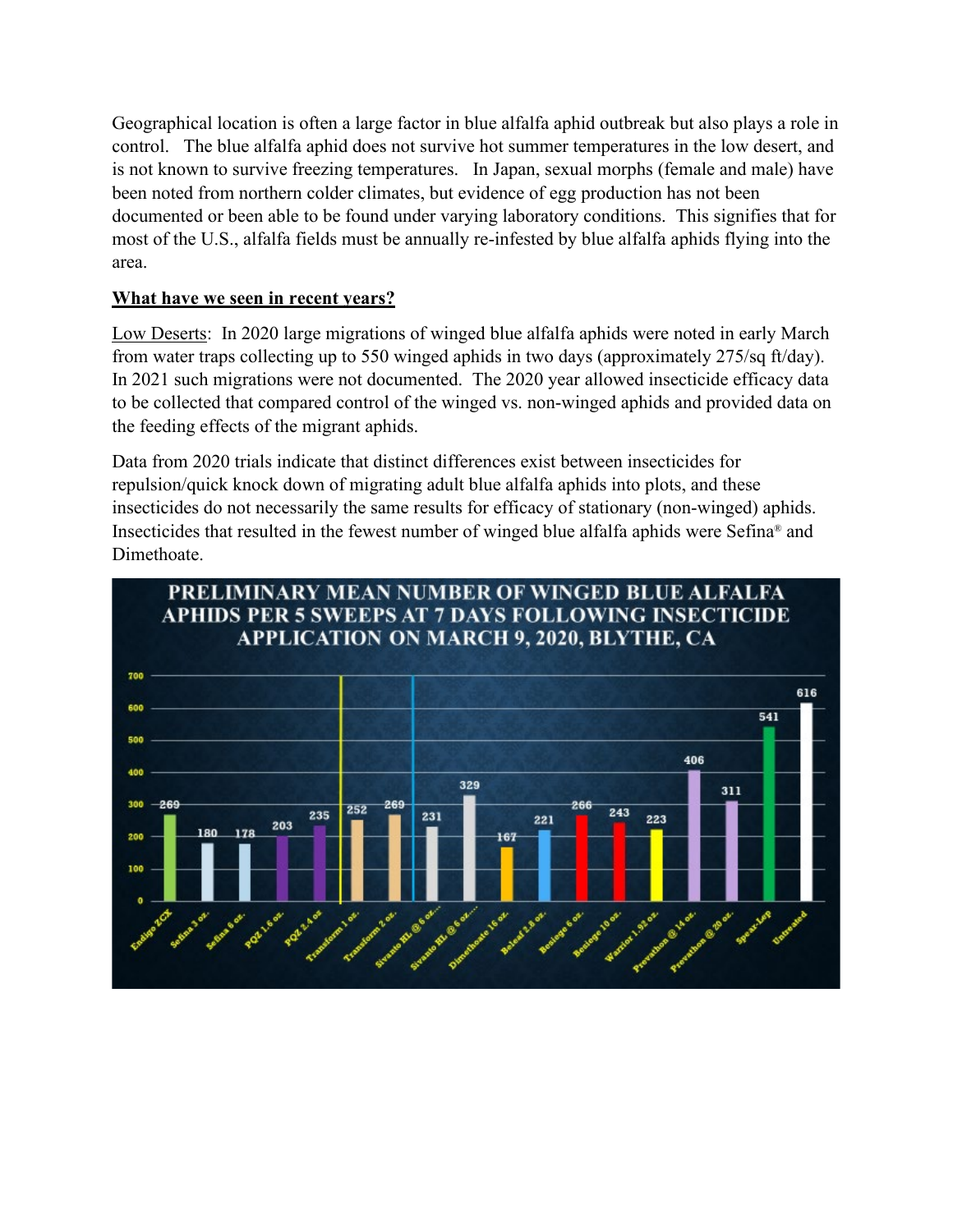

Increased yields were associated with the treatments that had fewest winged blue alfalfa aphids although they had higher levels of non-winged aphids. This indicates that winged aphids because of their size may be injecting more toxin into plants than smaller aphids. This factor will need to be included in future aspects of economic thresholds. Highest yields were noted from alfalfa treated 6 oz./acre of Sefina® and 1.0 oz./acre of Transform® WG 0.5 or more tons/acre).

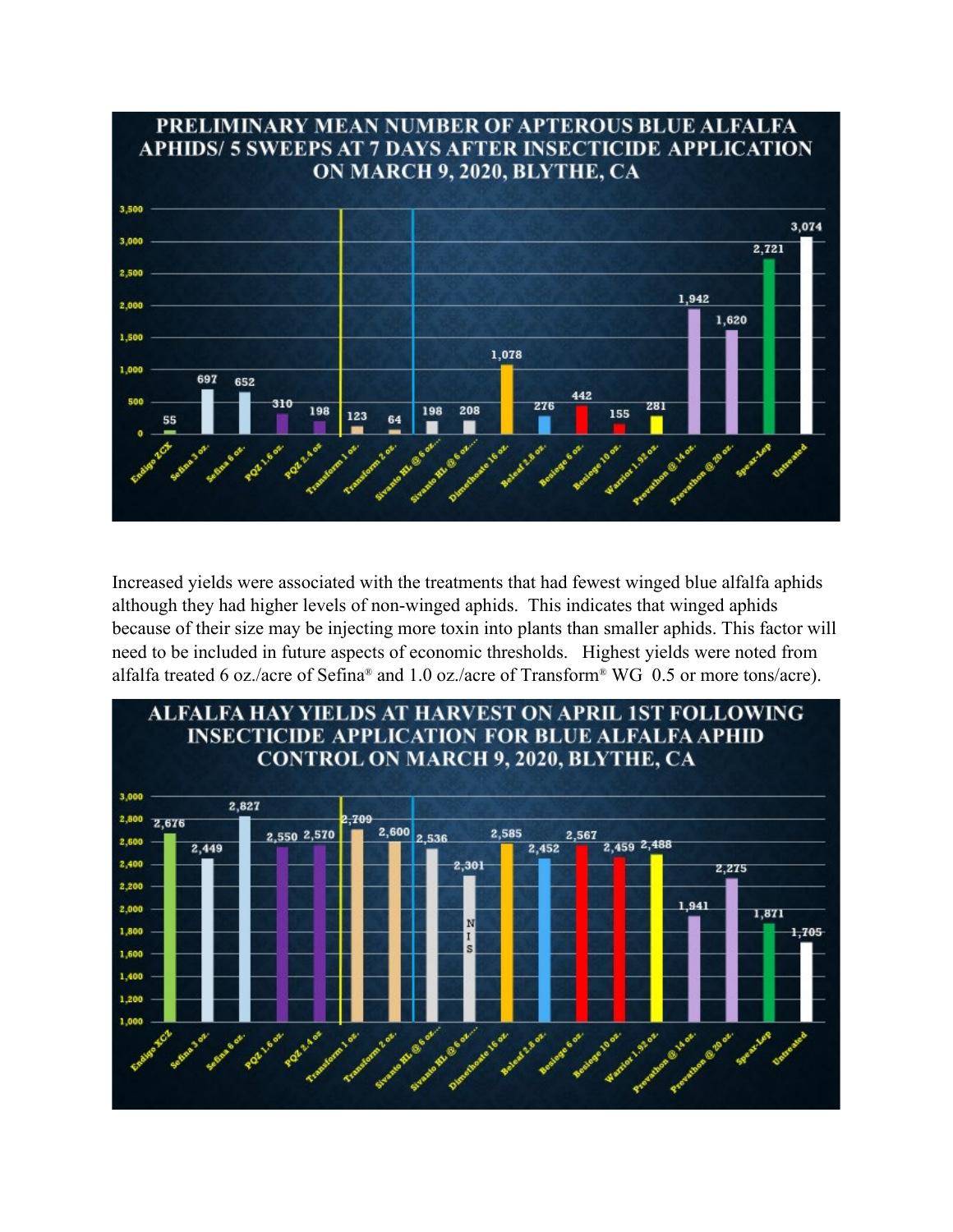Biological controls in the low desert: Many years there are not sufficient biological controls for blue alfalfa aphid. Because of the lack of aphid hosts during the summers, parasitic wasps that attack blue alfalfa aphids are not present in the low desert. The few that are found must arrive in winged migrating aphids that were parasitized prior to arriving in the area.

Many ladybeetles, especially the convergent ladybeetle (*Hippodamia convergens*), prefers cooler temperatures. This species, while sometimes comprising almost 85% of the entire ladybeetles found in alfalfa in later winter, will often decrease rapidly when daily high temperatures reach and/or are above 85°F for several days. It is not unusual to have 90°F temperatures in February in the low desert.

In Arizona and other western states, aphids naturally infected by an entomopathogenic fungus (identified as *Zoophthora* sp. and *Isaria* sp.) have been observed in many alfalfa fields, with infection rates reaching 80% during 2016-2017 (Mostafa et al., 2019). Some fungi require 80% humidity levels for about 10 hours, which may be difficult to achieve naturally.

The commercial pathogenic fungus, PFR-97 20% WDG active = *Isaria fumosorosea)*, is labeled for application by several application methods including foliar as well as through irrigation, with the latter potentially providing the necessary humidity levels. Field testing of PFR-97 in Arizona resulted in alfalfa hay yields comparable to, and even greater, than many of the broad spectrum insecticides, with over 0.5 and 0.17 ton per acre increase in yield compared to the untreated control in 2017 and 2018, respectively (Mostafa et al., 2019).

## Central Valley of California/late planted fields in low desert

Unlike the low desert, ladybeetles and other beneficial insects are more prominent in the central valley, reducing dependency entirely upon insecticides for control. Disruption of beneficials by the broader spectrum insecticides (dimethoate, pyrethoids) have been noted to result in reduced yields by as much as 0.62 tons/acre compared to untreated alfalfa (Grettenberger et al., 2020). This was due to more aphids in untreated alfalfa than in certain broad spectrum insecticide treated plots due to the elimination/reduction of ladybeetles and demonstrates their value.

Similar results were also noted from a low desert trial in 2021. This situation was very unusual in that it was very late planted alfalfa (Dec.), blue alfalfa aphids were not numerous until late March, the field would endure almost 30 days of blue alfalfa feeding prior to harvest, and 7 spotted ladybeetles were very prevalent. In comparison to other local alfalfa at this time, this alfalfa was slower growing. While broad spectrum insecticides provided the quickest reduction in aphid numbers at 3 days post treatment, they also greatly reduced the numbers of ladybeetles.

Plant height measurements noted that untreated alfalfa was growing faster than most of the broad-spectrum treated alfalfa the latter half of the experiment, and that highest growth rates were documented from alfalfa treated with the higher rates of systemic insecticides (Sivanto® Prime, Transform®WG). The higher rates of these chemistries provided longer control of blue alfalfa aphids than lower rates. This resulted in higher alfalfa yields due to less stunting of alfalfa from blue alfalfa aphid feeding, but also resulted in lower quality due to lower leaf:stem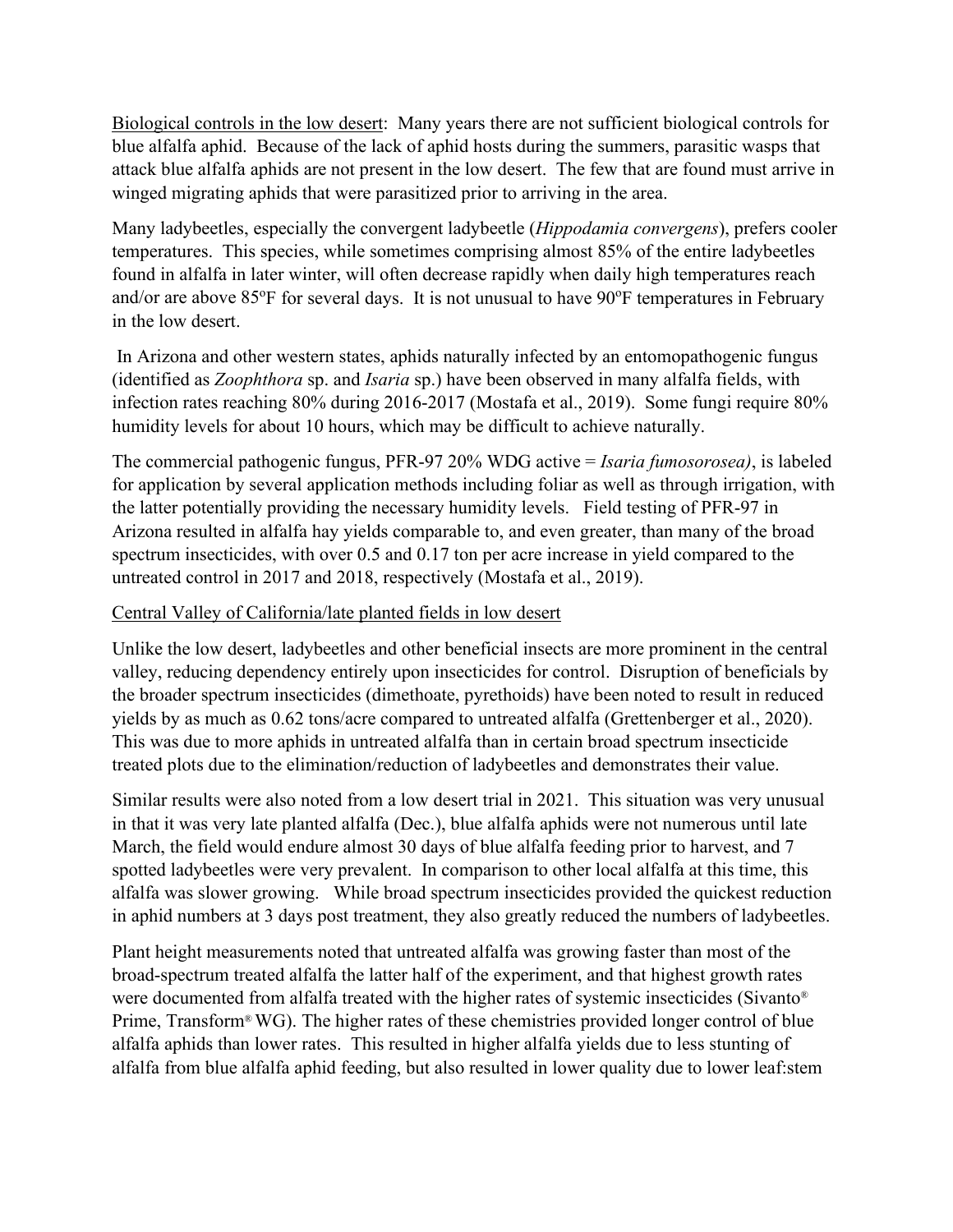ratios than other treatments. The 14 oz./acre rate of Sivanto Prime had highest hay yields (2.64 tons), almost 0.6 tons/acre greater than untreated alfalfa (2.05 tons/acre).



## Intermountain areas

The blue alfalfa aphid has developed into a major pest in the intermountain areas, and is reported to be seen though much of the area. In Utah, issues were at first isolated to the southern counties, but is now a problem throughout the region. Intermountain alfalfa is usually growing at a slower rate than low desert alfalfa in mid-March due to cooler temperatures, and due to this slower growth is more susceptible to damage by blue alfalfa aphid feeding. Yield losses of over 1.2 tons/acre have been reported in some instances in Utah (Ramirez, 2015).

Death of alfalfa plants can also occur from blue alfalfa aphid feeding, with reports from Utah, Nevada and California. Economic losses of \$6 million/county have been estimated by Utah State University Extension personnel (J. Gale, pers. comm.). Intermountain alfalfa is also thought to be affected by blue alfalfa feeding not only in the spring, but also in the fall.

Control of blue alfalfa aphids in intermountain areas is challenging, as beneficial insects are not necessarily prevalent early in the year when aphids begin attacking alfalfa. Most insecticides that are systemic and available for usage in alfalfa are not fully systemic but just acropetally systemic (they move toward the growing tips, not downward toward the root system). This poses difficulty in obtaining desired levels of insecticide control when using these products as foliar applications, due to crop intercept relative to aphid location (which can often be on crowns of plants early in the spring in intermountain areas). The crop intercept can also provide